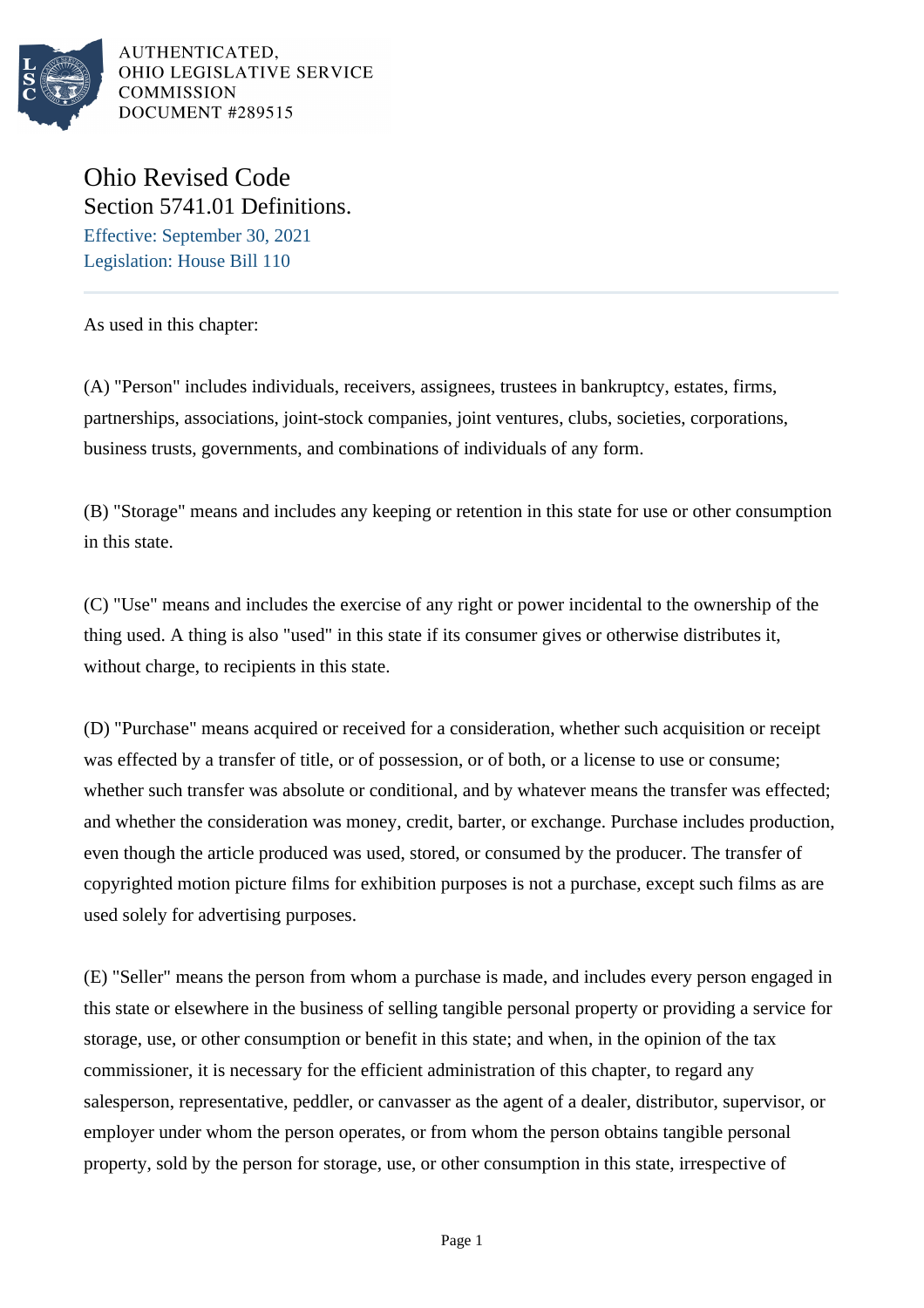

whether or not the person is making such sales on the person's own behalf, or on behalf of such dealer, distributor, supervisor, or employer, the commissioner may regard the person as such agent, and may regard such dealer, distributor, supervisor, or employer as the seller. A marketplace facilitator shall be treated as the "seller" with respect to all sales facilitated by the marketplace facilitator on behalf of one or more marketplace sellers on and after the first day of the first month that begins at least thirty days after the marketplace facilitator first has substantial nexus with this state. Otherwise, "seller" does not include any person to the extent the person provides a communications medium, such as, but not limited to, newspapers, magazines, radio, television, or cable television, by means of which sellers solicit purchases of their goods or services.

(F) "Consumer" means any person who has purchased tangible personal property or has been provided a service for storage, use, or other consumption or benefit in this state. "Consumer" does not include a person who receives, without charge, tangible personal property or a service.

A person who performs a facility management or similar service contract for a contractee is a consumer of all tangible personal property and services purchased for use in connection with the performance of such contract, regardless of whether title to any such property vests in the contractee. The purchase of such property and services is not subject to the exception for resale under division (E) of section 5739.01 of the Revised Code.

 $(G)(1)$  "Price," except as provided in divisions  $(G)(2)$  to  $(6)$  of this section, has the same meaning as in division (H)(1) of section 5739.01 of the Revised Code.

(2) In the case of watercraft, outboard motors, or new motor vehicles, "price" has the same meaning as in divisions (H)(2) and (3) of section 5739.01 of the Revised Code.

(3) In the case of a nonresident business consumer that purchases and uses tangible personal property outside this state and subsequently temporarily stores, uses, or otherwise consumes such tangible personal property in the conduct of business in this state, the consumer or the tax commissioner may determine the price based on the value of the temporary storage, use, or other consumption, in lieu of determining the price pursuant to division  $(G)(1)$  of this section. A price determination made by the consumer is subject to review and redetermination by the commissioner.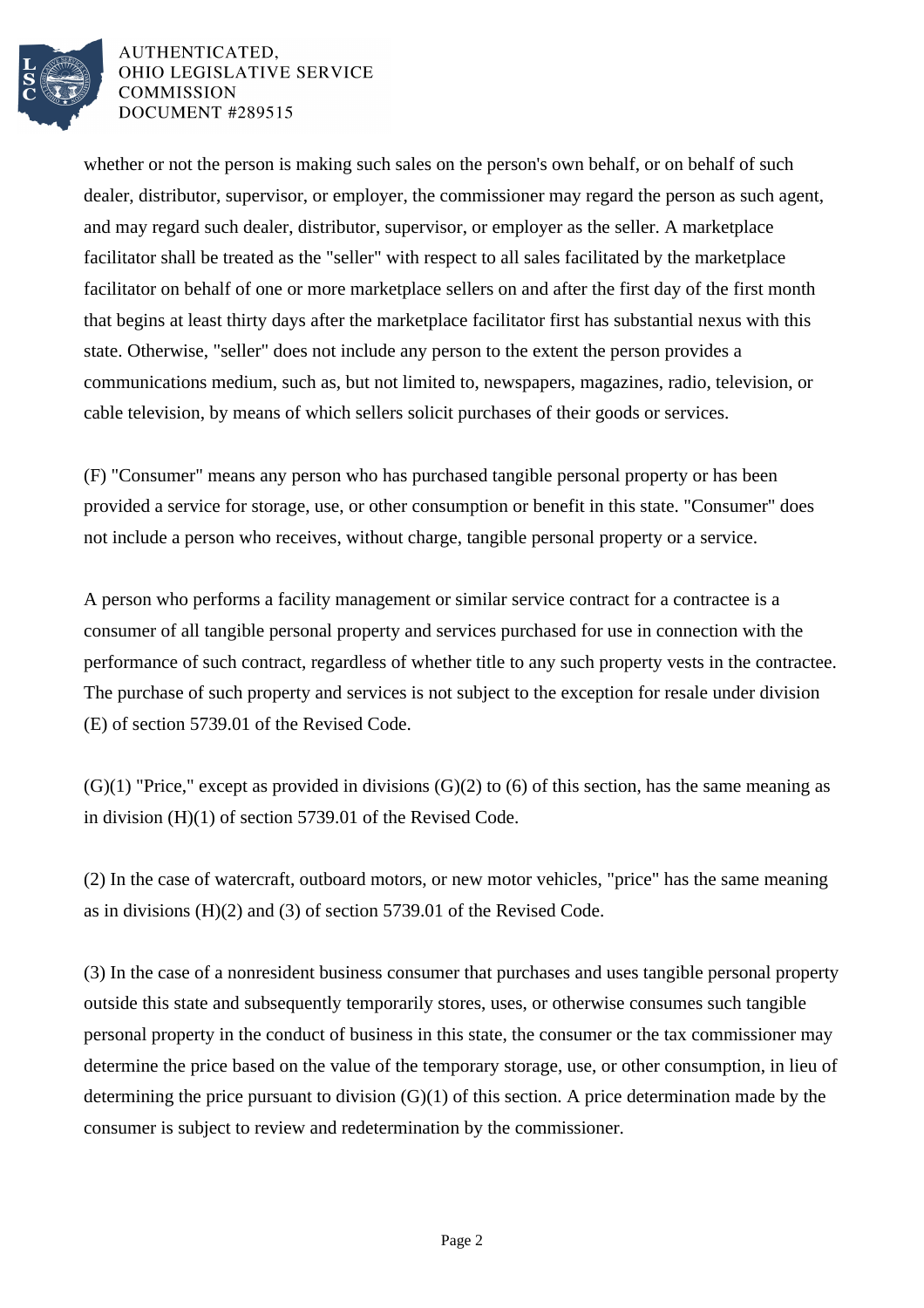

(4) In the case of tangible personal property held in this state as inventory for sale or lease, and that is temporarily stored, used, or otherwise consumed in a taxable manner, the price is the value of the temporary use. A price determination made by the consumer is subject to review and redetermination by the commissioner.

(5) In the case of tangible personal property originally purchased and used by the consumer outside this state, and that becomes permanently stored, used, or otherwise consumed in this state more than six months after its acquisition by the consumer, the consumer or the commissioner may determine the price based on the current value of such tangible personal property, in lieu of determining the price pursuant to division (G)(1) of this section. A price determination made by the consumer is subject to review and redetermination by the commissioner.

(6) If a consumer produces tangible personal property for sale and removes that property from inventory for the consumer's own use, the price is the produced cost of that tangible personal property.

(H) "Nexus with this state" means that the seller engages in continuous and widespread solicitation of purchases from residents of this state or otherwise purposefully directs its business activities at residents of this state.

(I)(1) "Substantial nexus with this state" means that the seller has sufficient contact with this state, in accordance with Section 8 of Article I of the Constitution of the United States, to allow the state to require the seller to collect and remit use tax on sales of tangible personal property or services made to consumers in this state.

(2) "Substantial nexus with this state" is presumed to exist when the seller does any of the following:

(a) Uses an office, distribution facility, warehouse, storage facility, or similar place of business within this state, whether operated by the seller or any other person, other than a common carrier acting in its capacity as a common carrier.

(b) Regularly uses employees, agents, representatives, solicitors, installers, repairers, salespersons, or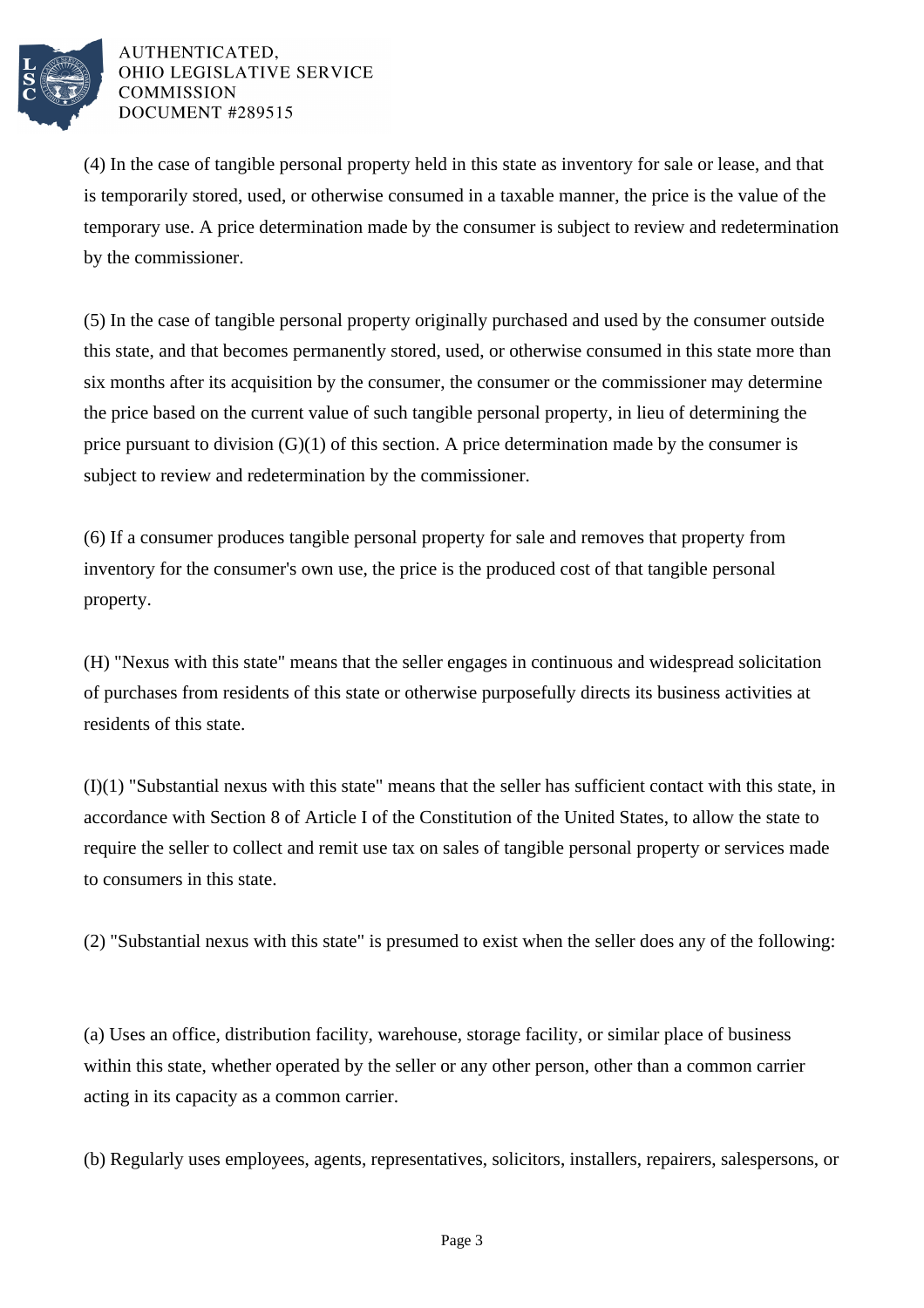

other persons in this state for the purpose of conducting the business of the seller or either to engage in a business with the same or a similar industry classification as the seller selling a similar product or line of products as the seller, or to use trademarks, service marks, or trade names in this state that are the same or substantially similar to those used by the seller.

(c) Uses any person, other than a common carrier acting in its capacity as a common carrier, in this state for any of the following purposes:

(i) Receiving or processing orders of the seller's goods or services;

(ii) Using that person's employees or facilities in this state to advertise, promote, or facilitate sales by the seller to customers;

(iii) Delivering, installing, assembling, or performing maintenance services for the seller's customers;

(iv) Facilitating the seller's delivery of tangible personal property to customers in this state by allowing the seller's customers to pick up property sold by the seller at an office, distribution facility, warehouse, storage facility, or similar place of business.

(d) Makes regular deliveries of tangible personal property into this state by means other than common carrier.

(e) Has an affiliated person that has substantial nexus with this state.

(f) Owns tangible personal property that is rented or leased to a consumer in this state, or offers tangible personal property, on approval, to consumers in this state.

(g) Has gross receipts in excess of one hundred thousand dollars in the current or preceding calendar year from the sale of tangible personal property for storage, use, or consumption in this state or from providing services the benefit of which is realized in this state.

(h) Engages, in the current or preceding calendar year, in two hundred or more separate transactions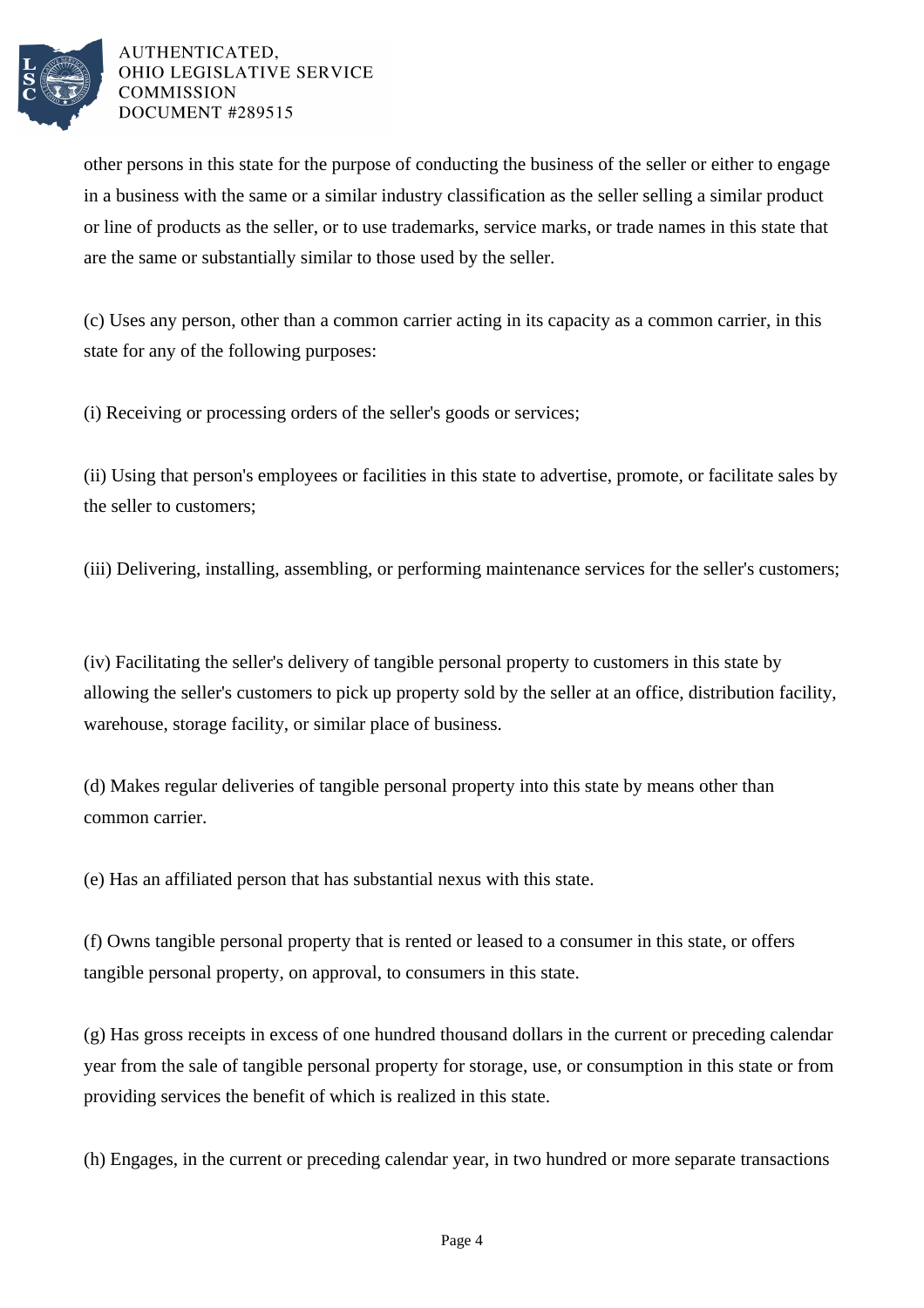

selling tangible personal property for storage, use, or consumption in this state or providing services the benefit of which is realized in this state.

(3) A seller presumed to have substantial nexus with this state under divisions  $(I)(2)(a)$  to  $(f)$ ,  $(g)$ , and (h) of this section may rebut that presumption by demonstrating that activities described in any of those divisions that are conducted by a person in this state on the seller's behalf are not significantly associated with the seller's ability to establish or maintain a market in this state for the seller's sales.

(4) A marketplace facilitator is presumed to have substantial nexus with this state if either of the following apply in the current or preceding calendar year:

(a) The aggregate gross receipts derived from sales of tangible personal property for storage, use, or consumption in this state or services the benefit of which is realized in this state, including sales made by the marketplace facilitator on its own behalf and sales facilitated by the marketplace facilitator on behalf of one or more marketplace sellers, exceed one hundred thousand dollars;

(b) The marketplace facilitator engages in on its own behalf, or facilitates on behalf of one or more marketplace sellers, two hundred or more separate transactions selling tangible personal property for storage, use, or consumption in this state or services the benefit of which is realized in this state.

(5) A seller that does not have substantial nexus with this state, and any affiliated person of the seller, before selling or leasing tangible personal property or services to a state agency, shall register with the tax commissioner in the same manner as a seller described in division (A)(1) of section 5741.17 of the Revised Code.

(6) As used in division (I) of this section:

(a) "Affiliated person" means any person that is a member of the same controlled group of corporations as the seller or any other person that, notwithstanding the form of organization, bears the same ownership relationship to the seller as a corporation that is a member of the same controlled group of corporations.

(b) "Controlled group of corporations" has the same meaning as in section 1563(a) of the Internal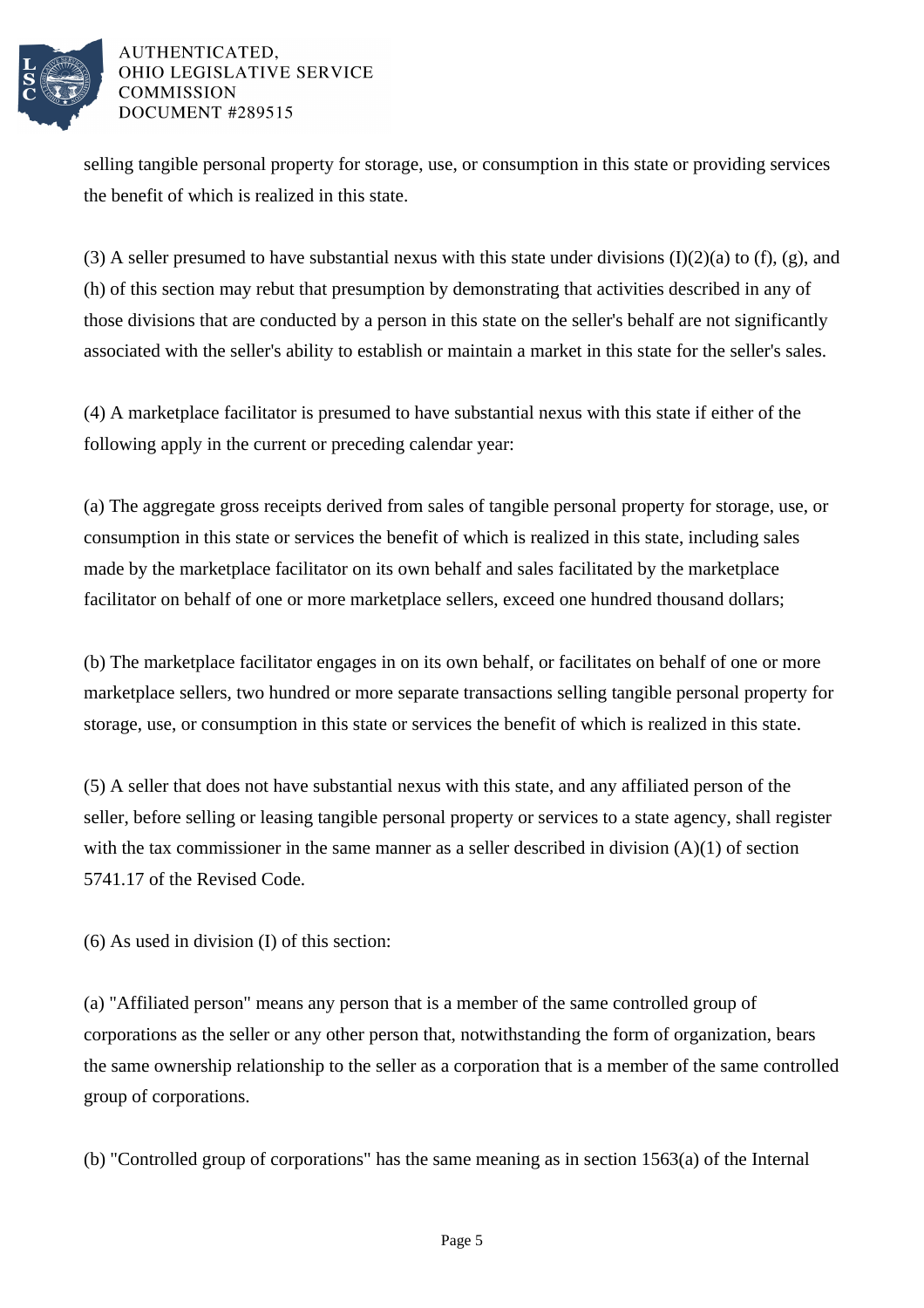

Revenue Code.

(c) "State agency" has the same meaning as in section 1.60 of the Revised Code.

(J) "Fiscal officer" means, with respect to a regional transit authority, the secretary-treasurer thereof, and with respect to a county which is a transit authority, the fiscal officer of the county transit board appointed pursuant to section 306.03 of the Revised Code or, if the board of county commissioners operates the county transit system, the county auditor.

(K) "Territory of the transit authority" means all of the area included within the territorial boundaries of a transit authority as they from time to time exist. Such territorial boundaries must at all times include all the area of a single county or all the area of the most populous county which is a part of such transit authority. County population shall be measured by the most recent census taken by the United States census bureau.

(L) "Transit authority" means a regional transit authority created pursuant to section 306.31 of the Revised Code or a county in which a county transit system is created pursuant to section 306.01 of the Revised Code. For the purposes of this chapter, a transit authority must extend to at least the entire area of a single county. A transit authority which includes territory in more than one county must include all the area of the most populous county which is a part of such transit authority. County population shall be measured by the most recent census taken by the United States census bureau.

(M) "Providing a service" has the same meaning as in section 5739.01 of the Revised Code.

(N) "Other consumption" includes receiving the benefits of a service.

(O) "Lease" or "rental" has the same meaning as in section 5739.01 of the Revised Code.

(P) "Certified service provider" has the same meaning as in section 5740.01 of the Revised Code.

(Q) "Marketplace facilitator" means a person that owns, operates, or controls a physical or electronic marketplace through which retail sales are facilitated on behalf of one or more marketplace sellers,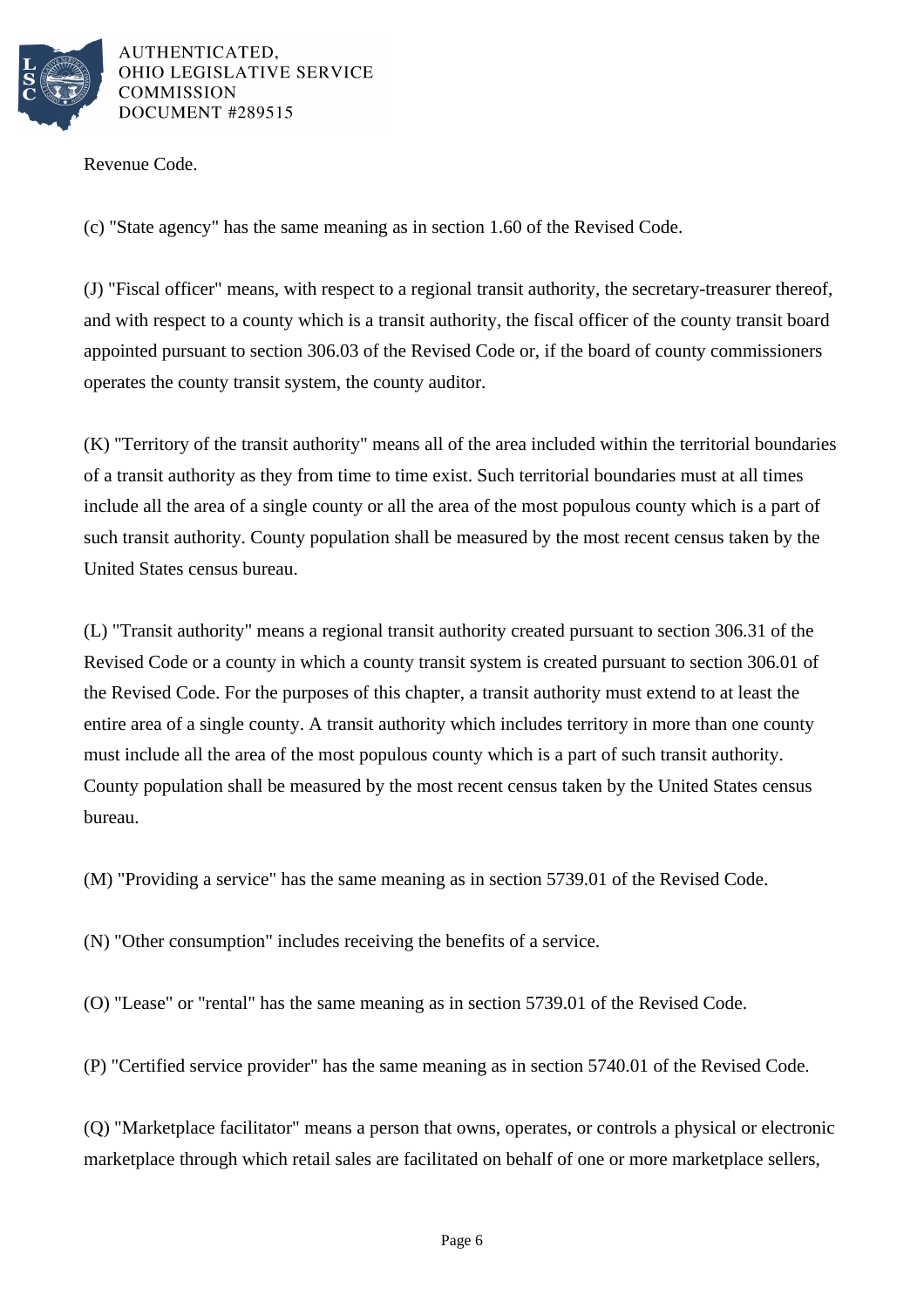

or an affiliate of such a person. "Marketplace facilitator" does not include a person that provides advertising services, including tangible personal property or services listed for sale, if the advertising service platform or forum does not engage directly or indirectly through one or more affiliated persons in the activities described in division (T)(2) of this section.

(R) "Marketplace seller" means a person on behalf of which a marketplace facilitator facilitates the sale of tangible personal property for storage, use, or consumption in this state or services the benefit of which are realized in this state, regardless of whether or not the person has a substantial nexus with this state.

(S) "Electronic marketplace" includes digital distribution services, digital distribution platforms, online portals, application stores, computer software applications, in-app purchase mechanisms, or other digital products.

(T) A sale is "facilitated" by a marketplace facilitator on behalf of a marketplace seller if it satisfies divisions  $(T)(1)$ ,  $(2)$ , and  $(3)$  of this section:

(1) The marketplace facilitator, directly or indirectly, does any of the following:

(a) Lists, makes available, or advertises the tangible personal property or services that are the subject of the sale in a physical or electronic marketplace owned, operated, or controlled by the marketplace facilitator;

(b) Transmits or otherwise communicates an offer or acceptance of the sale between the marketplace seller and the purchaser in a shop, store, booth, catalog, internet site, or other similar forum;

(c) Owns, rents, licenses, makes available, or operates any electronic or physical infrastructure or any property, process, method, copyright, trademark, or patent that connects the marketplace seller to the purchaser for the purpose of making sales;

(d) Provides the marketplace in which the sale was made or otherwise facilitates the sale regardless of ownership or control of the tangible personal property or services that are the subject of the sale;